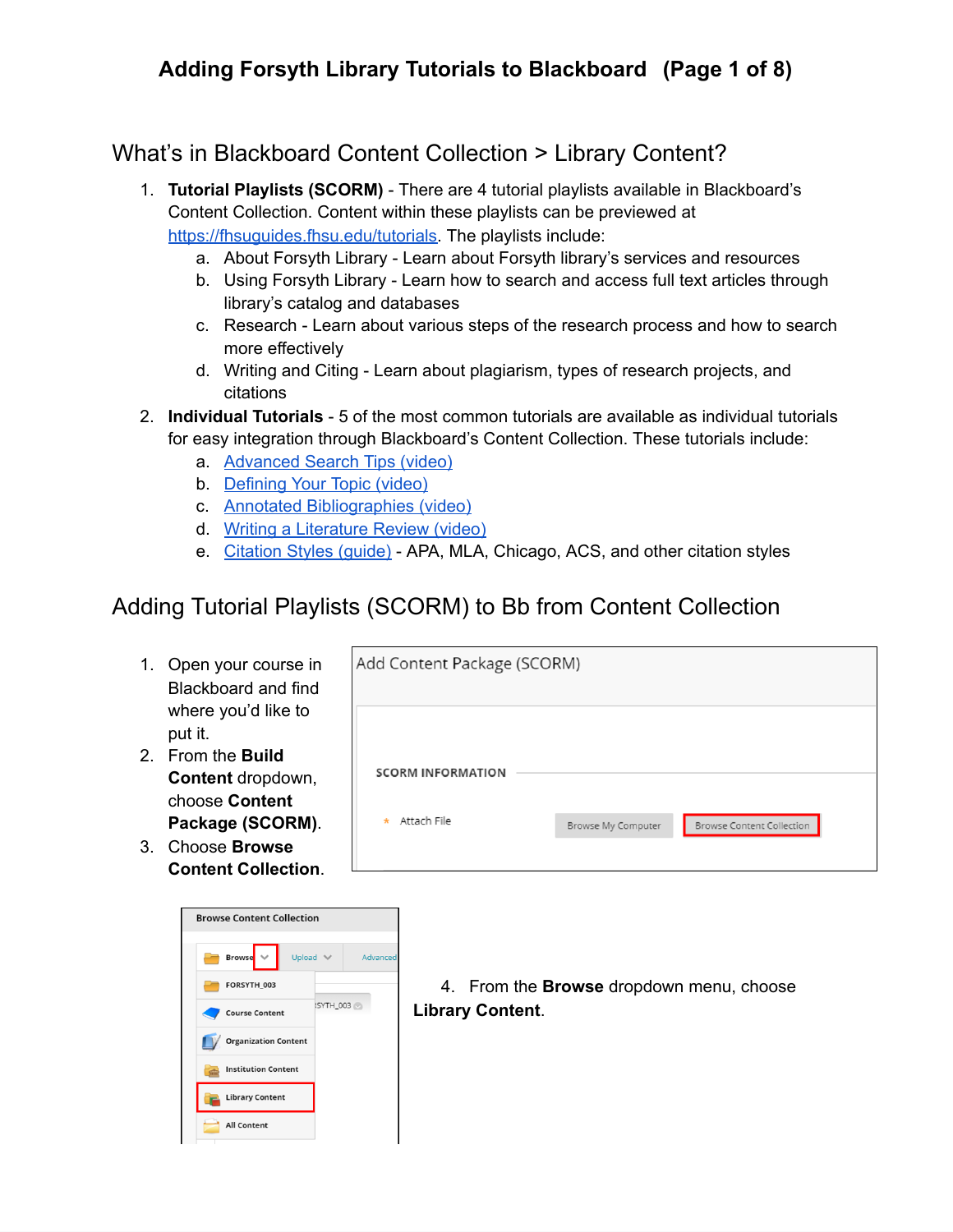- 5. Select the **Forsyth Library Tutorials** Folder
- 6. Select the **circle button** to the left of the desired tutorial playlist .zip file **DO NOT click the blue title text**. *This will only download the .zip file to your computer.* Then click **Submit.**



| <b>Browse Content Collection</b> |                                        |          |                              |                                            |
|----------------------------------|----------------------------------------|----------|------------------------------|--------------------------------------------|
| Browse $\vee$                    | Upload V<br><b>Advanced Search</b>     |          |                              | <b>View Thumbnails</b><br><b>View List</b> |
| $\triangle$                      | Location: Co Forsyth Library Tutorials |          | Search Content               | Search                                     |
|                                  |                                        |          |                              | Available Quota: Unlimited                 |
| TYPE                             | NAME $\triangle$                       | VERSIONS | <b>LAST MODIFIED</b>         | SIZE                                       |
| ana.<br>Aire                     | About Forsyth Library SCORM.zip        | Off      | Jul 27, 2020 3:30:20 PM      | 1.41 GB                                    |
| <b>Allan</b><br>Ω                | Research SCORM.zip                     | Off      | Jul 27, 2020 4:19:03 PM      | 804.0 MB                                   |
| $\equiv$<br>$\bigcirc$           | Using Forsyth Library SCORM.zip        | Off      | Jul 27, 2020 3:39:18 PM      | 504.0 MB                                   |
| $\frac{1}{2}$<br>$\circ$         | Writing and Citing SCORM.zip           | Off      | Jul 27, 2020 4:27:59 PM      | 593.1 MB                                   |
|                                  |                                        |          | Displaying 1 to 4 of 4 items | Show All<br>Edit Paging                    |
|                                  |                                        |          |                              |                                            |
|                                  |                                        |          |                              |                                            |
|                                  |                                        |          |                              | Submit<br>Cancel                           |

- 7. Choose **Submit** again. **NOTE:** This step will take a while and not really give you a message saying it's doing anything, but if you try to click submit again, it will tell you you've already done it. Just be patient.
- 8. Add a title and description

| Title<br>$\pm$ |                      |  | Research<br>昌 |                   |  |  |                                                                                             |  |  |  |  |                                    |  |            |  |  |
|----------------|----------------------|--|---------------|-------------------|--|--|---------------------------------------------------------------------------------------------|--|--|--|--|------------------------------------|--|------------|--|--|
|                | Description          |  |               |                   |  |  |                                                                                             |  |  |  |  |                                    |  |            |  |  |
|                | $T$ T $\overline{T}$ |  |               | Paragraph v Arial |  |  | For the toolbar, press ALT+F10 (PC) or ALT+FN+F10 (Mac).<br>$\vee$ 3 (12pt) $\vee$ $\equiv$ |  |  |  |  | $\cdot$ E $\cdot$ T $\cdot$ $\neq$ |  |            |  |  |
| ¥.             |                      |  |               |                   |  |  | $D$ $D$ $Q$ $M$ $m$ $E$ $E$ $E$ $E$ $E$ $E$ $E$ $E$ $E$ $T$ $T_x$ $P$ $P$ $M$ $T$ $T$       |  |  |  |  |                                    |  | <b>ABS</b> |  |  |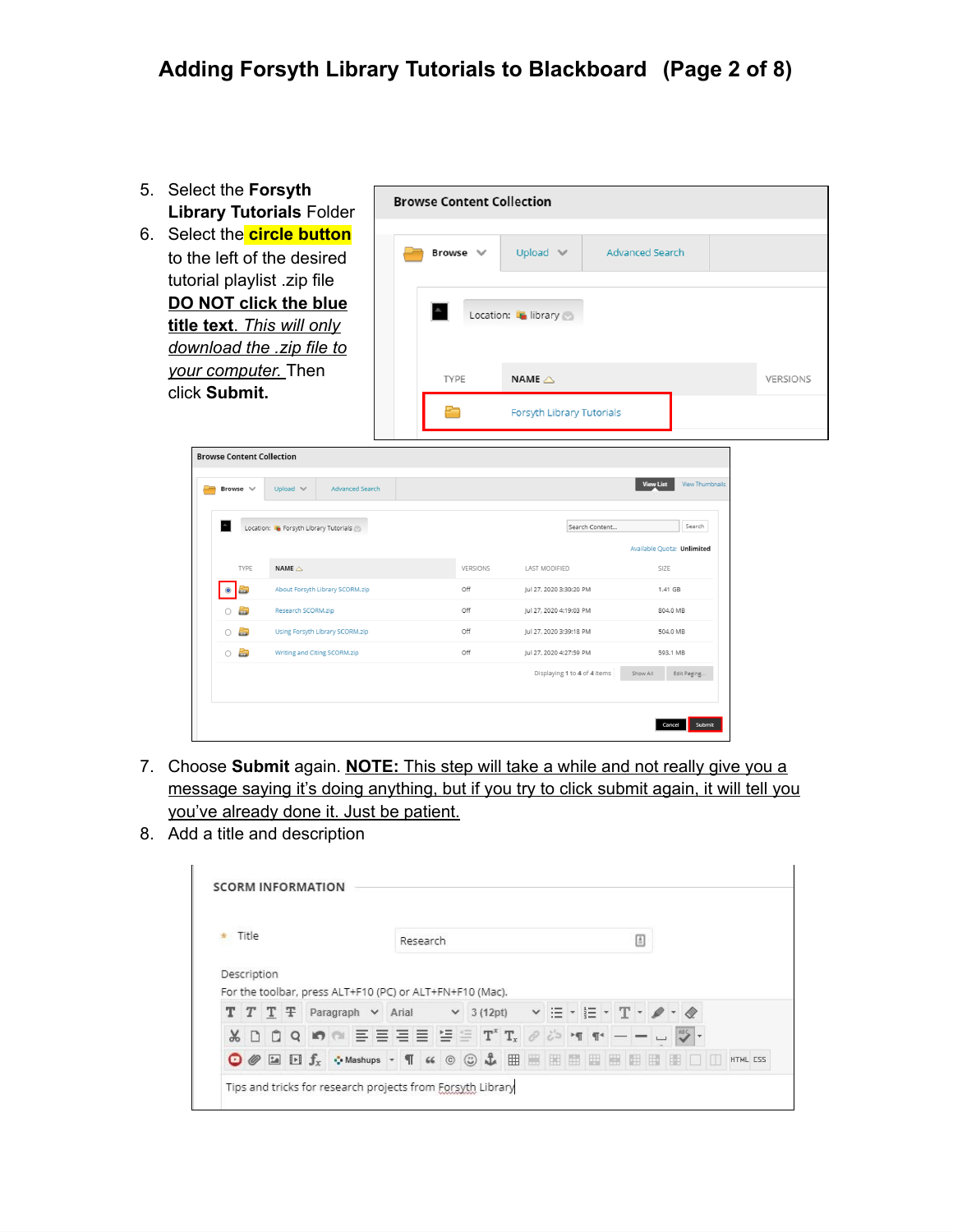### **Adding Forsyth Library Tutorials to Blackboard (Page 3 of 8)**

9. Under **SCORM AVAILABILITY**, select the following settings:

*Make SCORM Available:* **Yes** *Number of Attempts:* **Allow unlimited attempts** *Limit Availability:* **If you prefer to limit the SCORM availability to your students, you can make those adjustments here** *Track Number of Views:* **Yes**

| Make SCORM Available  | Yes $\bigcap$ No<br>$\Omega$                                     |   |          |                |
|-----------------------|------------------------------------------------------------------|---|----------|----------------|
| Number of Attempts    | Allow single attempt                                             |   |          |                |
|                       | Allow unlimited attempts                                         |   |          |                |
|                       | Number of attempts:<br>∩                                         |   |          |                |
| Limit Availability    | Display After   07/17/2020                                       | 鶥 | 10:21 AM | $(\mathsf{I})$ |
|                       | Enter dates as mm/dd/yyyy. Time may be entered in any increment. |   |          |                |
|                       | Display Until 07/17/2020                                         | F | 10:22 AM |                |
|                       | Enter dates as mm/dd/yyyy. Time may be entered in any increment. |   |          |                |
| Track Number of Views | $\bigcirc$ No<br>Yes                                             |   |          |                |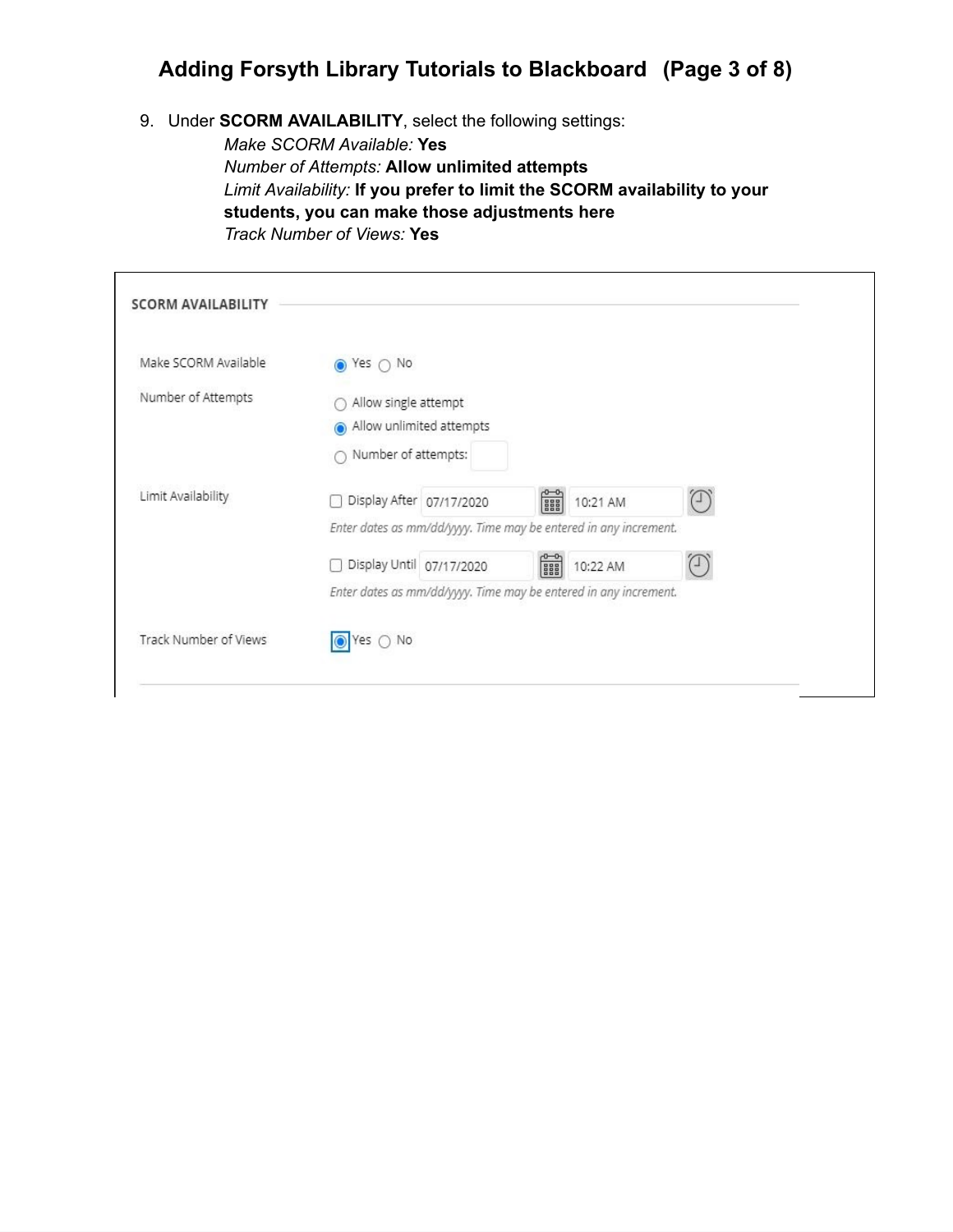## **Adding Forsyth Library Tutorials to Blackboard (Page 4 of 8)**

10. Select the desired options for **GRADING** and choose **Submit**. **NOTE:** If you want to grade the SCORM object in Bb, you MUST mark the grading system when you first add the SCORM to your course, you won't be able to change the grading items after importing the SCORM object into your course.

#### **Grade SCORM**:

#### **No Grading**

The Forsyth Library SCORM could be paired with an additional item in Bb like a Discussion Question or other assignment. Bb does NOT add a line to gradebook for the SCORM object

#### **SCORM Score:**

Shows "complete" when a student opens the SCORM, however, you can view the report (view details in step 8) and adjust student scores as needed.

#### **SCORM Completion**:

*(RECOMMENDED)* Shows "100%" when a student opens the SCORM, however, you can view the report (view details in step 8) and adjust student scores as needed.

#### **SCORM Satisfaction:**

11. Choose **Submit** 12. The SCORM **GRADING** should now appear as an If a due date is set, submissions are accepted after this date, but are marked late. item in your Grade SCORM  $\cap$  No Grading course.Grade: Points Possible: 100 Title: Research ○ SCORM Score SCORM Completion ○ SCORM Satisfaction Due Date  $\Box$ **FEE** L) Enter dates as mm/dd/yyyy. Time may be entered in any increment. Grade SCOS ○ Yes ● No Grade Timing ○ When SCORM is completed, display score in Grade Center When SCO is completed, display score in Grade Center: ○ Grade of First SCORM Attempt Grade of Last SCORM Attempt

*(NOT RECOMMENDED)* Satisfaction scores **are not enabled** with the Forsyth SCORMs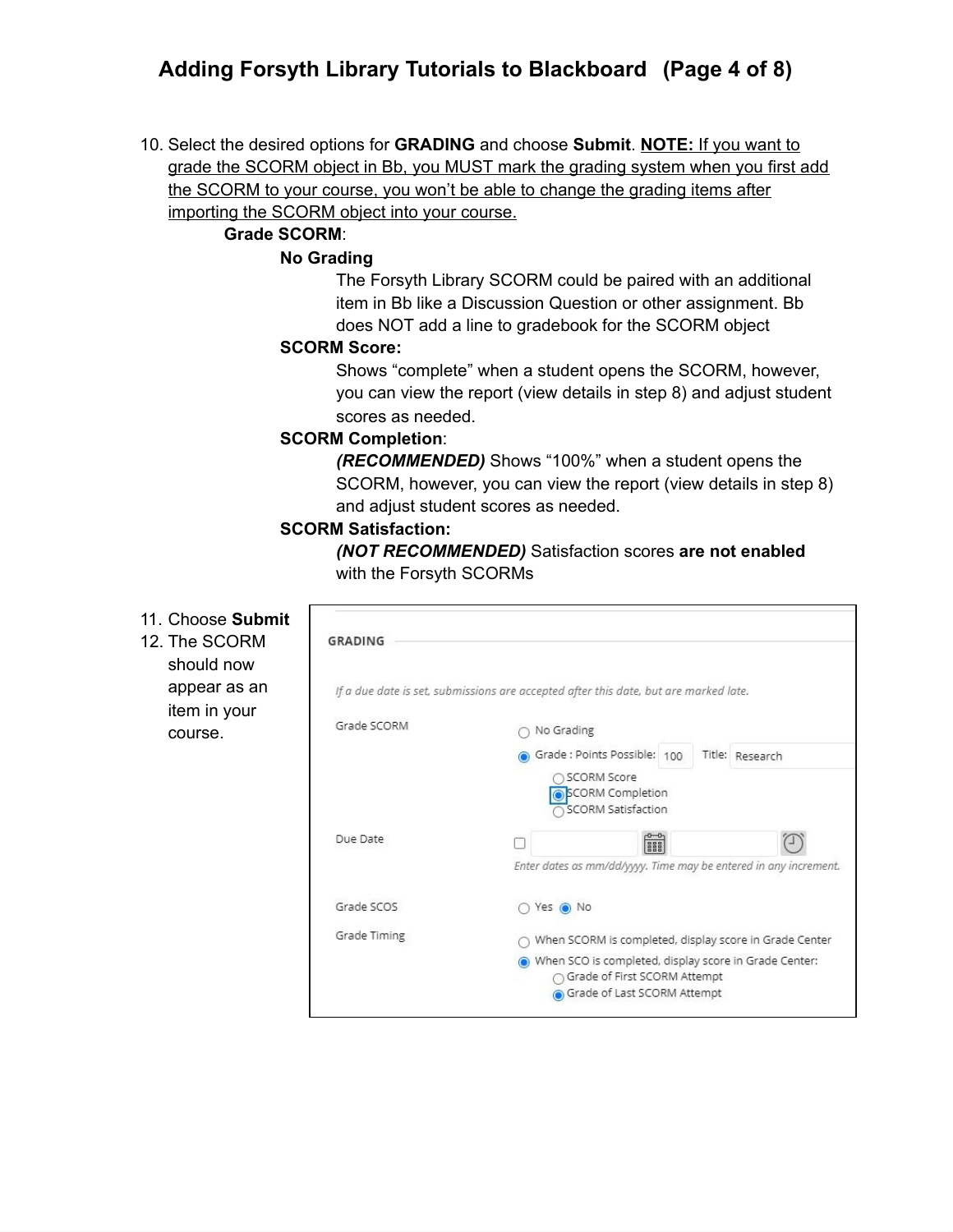## **Adding Forsyth Library Tutorials to Blackboard (Page 5 of 8)**

- 13. By default the SCORM opens up as a pop-up window, for a better student experience, click the small grey arrow to the right of the SCORM title in your learning module and select **Edit**.
- 14. Scroll down to the **ADVANCED OPTIONS** section of the screen and select **Yes** to *Edit SCORM Behavior*. Click the second menu item, **Launch Behavior**, and under **SCO Launch Type**, select **Frameset** from the dropdown menu. Click **Submit**.

| <u> About Forsyth Library</u>                                |                                                                         |
|--------------------------------------------------------------|-------------------------------------------------------------------------|
| Enabled: Statistics Tracking                                 | $\Omega$                                                                |
|                                                              | Edit<br>Make Unavailable                                                |
| <u>Using Forsyth Library</u><br>Enabled: Statistics Tracking | Adaptive Release<br>Adaptive Release: Advanced                          |
| Research                                                     | Add Alignments<br>Set Review Status(Disabled)                           |
| Enabled: Statistics Tracking                                 | Metadata                                                                |
| Writing and Citing<br>Enabled: Statistics Tracking           | Statistics Tracking (On/Off)<br>View Statistics Report<br>User Progress |
|                                                              | Move                                                                    |
| <b>SCORM as Weblink</b>                                      | Delete                                                                  |

| <b>ADVANCED OPTIONS</b>                     |                                  |
|---------------------------------------------|----------------------------------|
| Edit SCORM Player Behavior<br>Yes $\cap$ No |                                  |
| Navigational Controls                       | Launch Behavior info             |
| <b>Launch Behavior</b>                      |                                  |
| <b>Compatibility Settings</b>               | SCO Launch Type Frameset         |
| <b>Communication Settings</b>               | Player Launch Type Frameset      |
| <b>Debugger Options</b>                     | <b>New Window Options:</b>       |
| <b>History Options</b>                      | Full Screen                      |
|                                             | Specify New Window Dimensions    |
|                                             | Width for content: 960<br>pixels |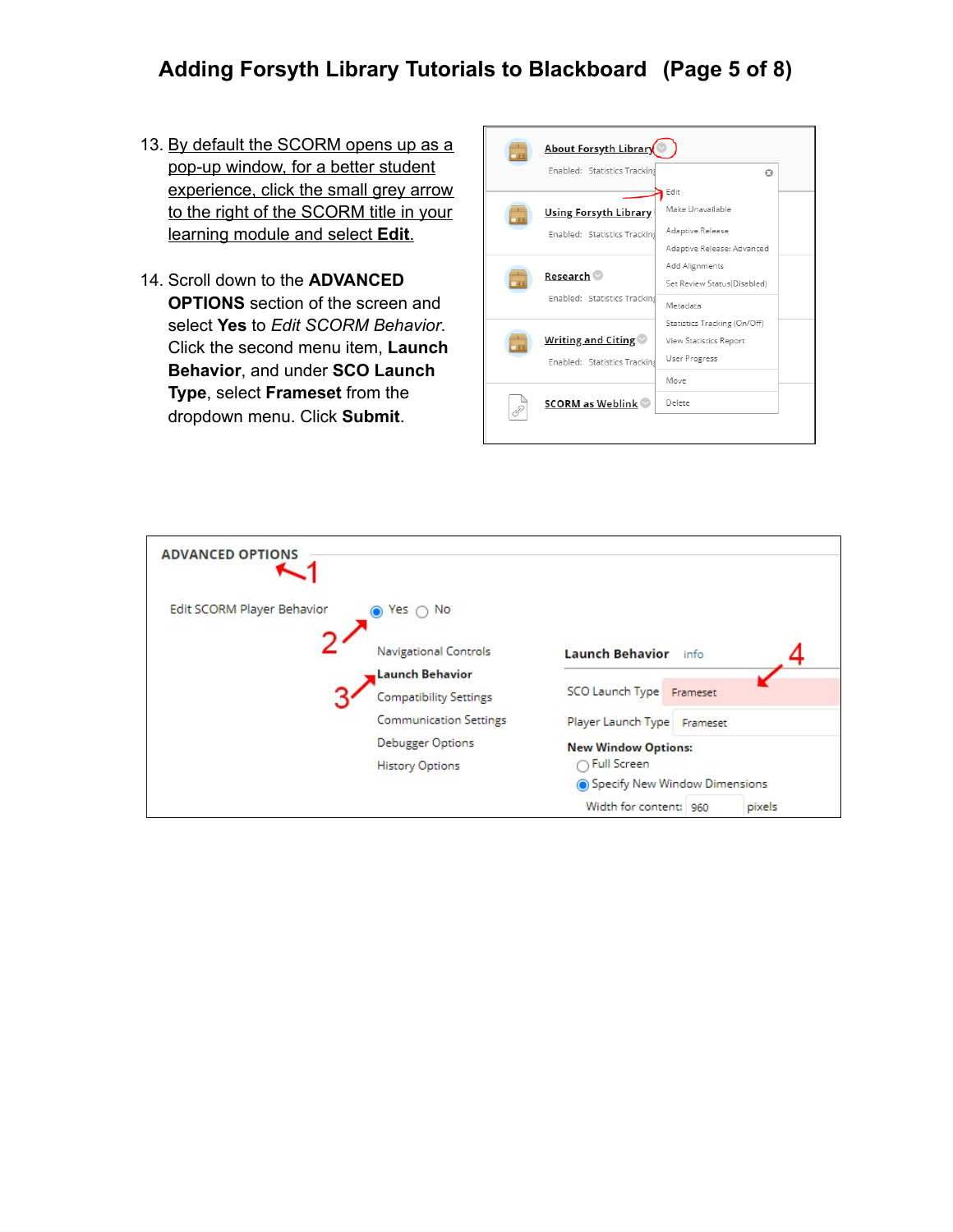## **Adding Forsyth Library Tutorials to Blackboard (Page 6 of 8)**

# Grading SCORM (Library Tutorial Playlists)

- 1. When a SCORM has been set for grading, you can view attempt details related to the students' interactions with the content. Depending on the grading type you selected in step 10 when building the SCORM into your learning module, details may include the total time the user has viewed the content and/or the completion status. The attempt data helps you determine a score for the Grade Center item.
	- a. **NOTE:** Not all packages track all data. Forsyth Library SCORMs track total time, completion status, and a score; they do not track learner responses or results.
- **2. To view individual attempts:**
	- a. Under **Course Management > Control Panel**, **> Grade Center > Full Grade Center**,locate the column for the SCORM item.
	- b. Click the **grey dropdown arrow** next to the SCORM title to display the menu and select **Grade Attempts**.
	- c. The **Attempt Details** page, displays the total time the student spent engaging with the SCORM content to use as data for scoring the grade. Adjust the grade at the bottom of the page as needed and click **Submit**.
- **3. To run a report to view the details on all attempts:**
	- a. Under **Course Management > Control Panel > Evaluation > SCORM Reports**.
	- b. On the SCORM Reports page, select the **grey dropdown arrow** to the right of the SCORM title and click **Run**.
	- c. Select the desired user names (or click **Select All**) and click the **> arrow** button to bring those users to the Selected Users column. Click **Submit** to run the report.

## Adding Individual Tutorials to Bb from Content Collection

- 1. Open your course in Blackboard and find where you'd like to put it.
- 2. From the **Build Content** dropdown, choose **Item**.
- 3. Add a name and description

| <b>Create Item</b>                                                                                                     |           |              |                      |   |              |      |     |    |    |
|------------------------------------------------------------------------------------------------------------------------|-----------|--------------|----------------------|---|--------------|------|-----|----|----|
| A content item is any type of file, text, image, or link that appears to users in a Content Area, Learning Module, Les |           |              |                      |   |              |      |     |    |    |
|                                                                                                                        |           |              |                      |   |              |      |     |    |    |
|                                                                                                                        |           |              |                      |   |              |      |     |    |    |
| * Indicates a required field.                                                                                          |           |              |                      |   |              |      |     |    |    |
| <b>CONTENT INFORMATION</b>                                                                                             |           |              |                      |   |              |      |     |    |    |
|                                                                                                                        |           |              |                      |   |              |      |     |    |    |
| Name<br>$\star$                                                                                                        |           |              |                      |   |              |      |     |    |    |
|                                                                                                                        |           |              | Advanced Search Tips |   |              |      | است |    |    |
| Color of Name                                                                                                          |           | <b>Black</b> |                      |   |              |      |     |    |    |
| Text                                                                                                                   |           |              |                      |   |              |      |     |    |    |
| For the toolbar, press ALT+F10 (PC) or ALT+FN+F10 (Mac).                                                               |           |              |                      |   |              |      |     |    |    |
| $I \cup \mathbf{S}$<br>в                                                                                               | Paragraph | $\checkmark$ | Arial                |   | $\checkmark$ | 14px |     |    | ιΞ |
| $\times^2$ $\times_2$<br>狂 召り                                                                                          | 8 ° C     | $\sqrt{ }$   | ¶<                   | 出 | 明            | ᠂    | T   | 99 |    |
| 통계<br>⊕<br>⊙<br>℗                                                                                                      |           |              |                      |   |              |      |     |    |    |
| <b>Watch this Video</b>                                                                                                |           |              |                      |   |              |      |     |    |    |
|                                                                                                                        |           |              |                      |   |              |      |     |    |    |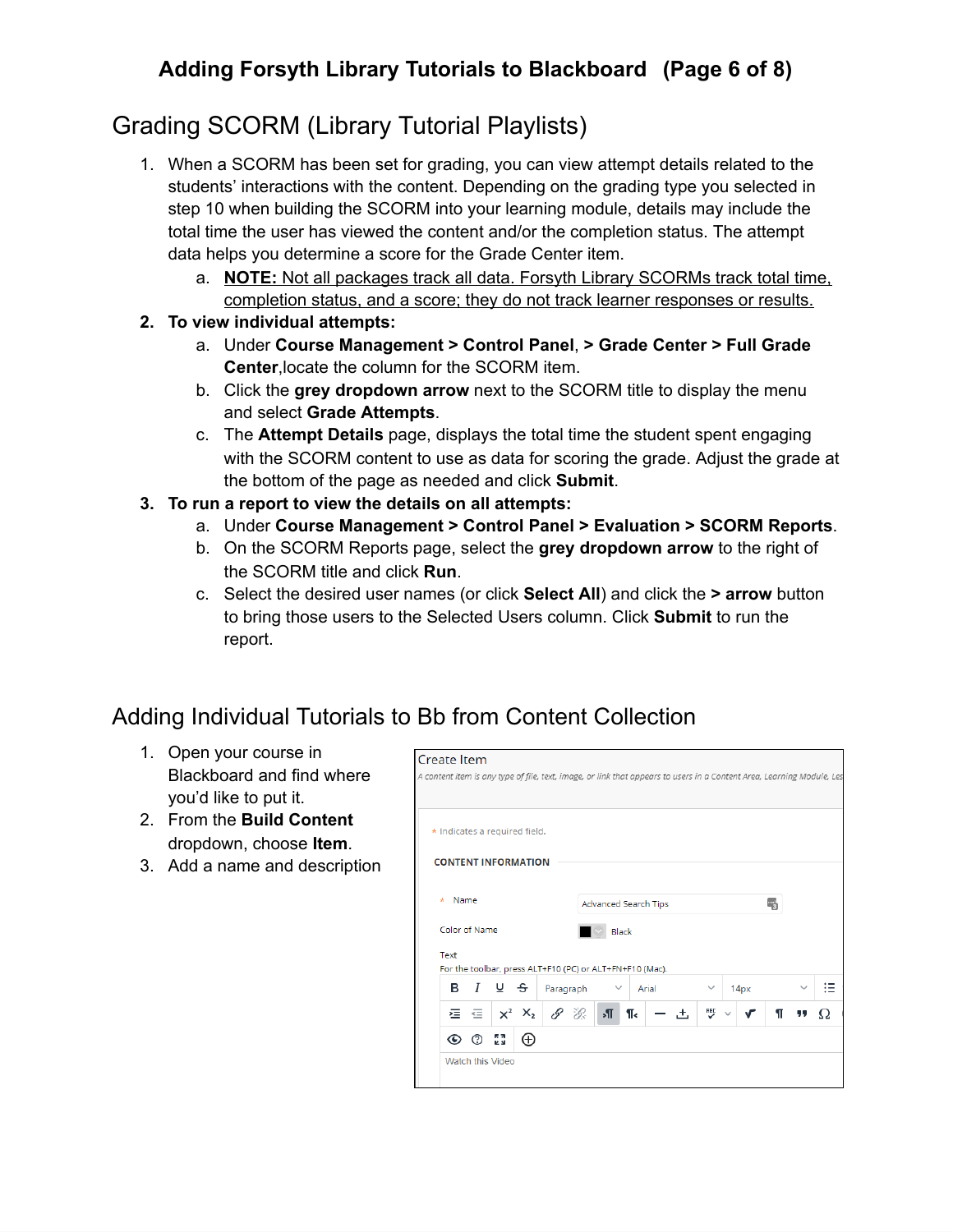4. Choose **Browse Content Collection**.



- 5. From the **Browse** dropdown menu, choose **Library Content**.
- 6. Select the **Forsyth Library Tutorials** Folder





7. Select the **circle button** to the left of the desired item that *IS NOT* a .zip file **DO NOT click the blue title text**. *This will only download the .zip file to your computer.* Then click **Submit**.

|               |                           | <b>Browse Content Collection</b>                   |  |  |  |  |  |
|---------------|---------------------------|----------------------------------------------------|--|--|--|--|--|
|               |                           |                                                    |  |  |  |  |  |
| <b>Browse</b> | Upload V                  | Advanced Search                                    |  |  |  |  |  |
| E             |                           | Location: C Forsyth Library Tutorials              |  |  |  |  |  |
| <b>TYPE</b>   | $NAME$ $\triangle$        |                                                    |  |  |  |  |  |
|               | About Forsyth Library.zip |                                                    |  |  |  |  |  |
| 08            | Advanced Search Tips.mp4  |                                                    |  |  |  |  |  |
|               |                           | Annotated Bibliographies.mp4                       |  |  |  |  |  |
|               |                           | Citation Style Guide (APA, MLA, CMoS, and others). |  |  |  |  |  |